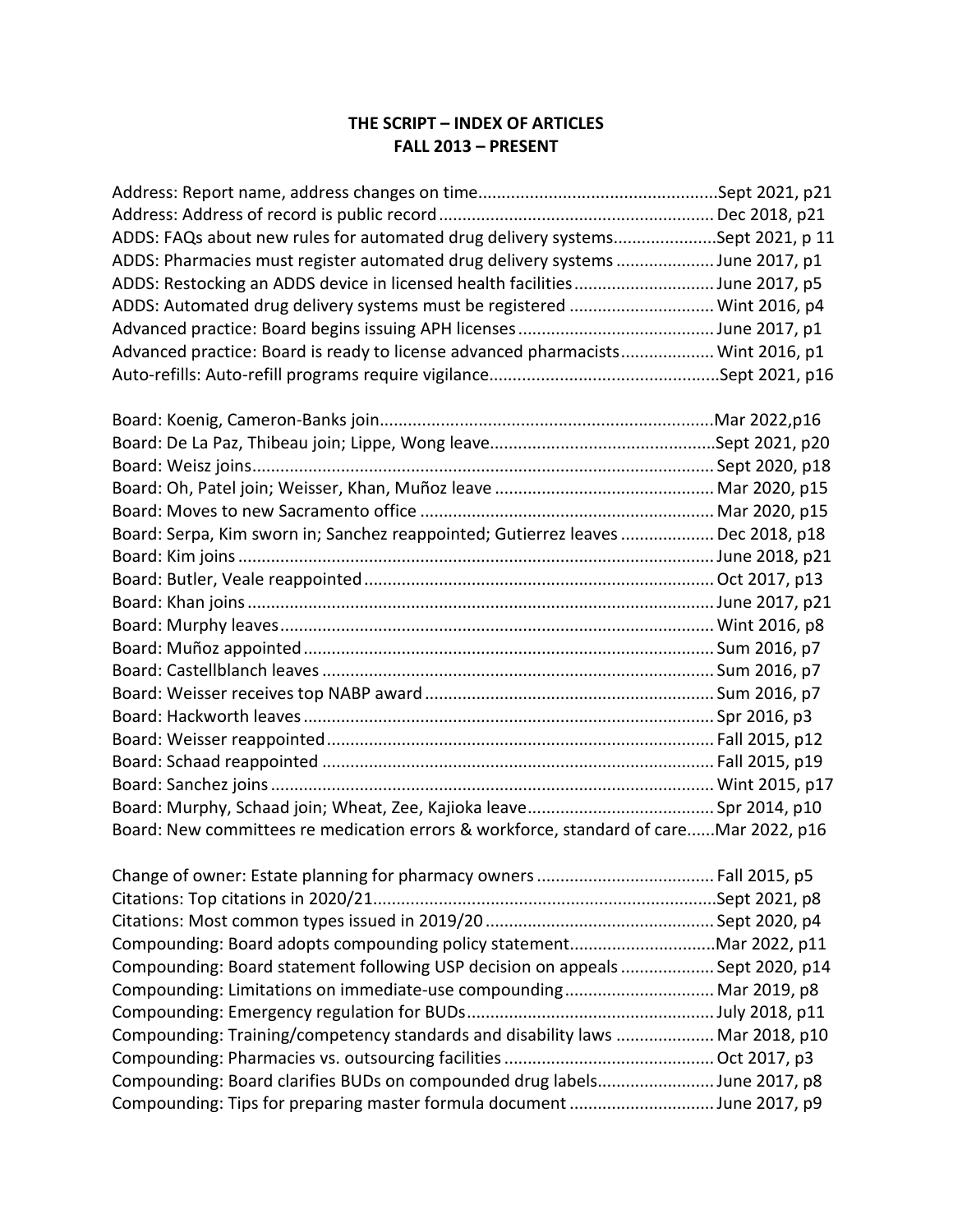| Compounding: FDA issues final guidance on 3 important mattersJune 2017, p12              |  |
|------------------------------------------------------------------------------------------|--|
|                                                                                          |  |
| Compounding: Temporary compliance waivers for new construction  Wint 2016, p3            |  |
| Compounding: New regulation will change master formula elements Sum 2016, p9             |  |
| Compounding: Have records available for compounding inspection  Sum 2016, p10            |  |
| Compounding: Sterile compounders must be licensed by July 1, 2014 Spr 2014, p3           |  |
| Consultation duty: New rules for mail-order pharmacies begin Oct. 1 Sept 2020, p15       |  |
|                                                                                          |  |
| Corresponding responsibility: Precedential decision revokes licenses  Spr 2014, p5       |  |
| Counterfeit drugs: Licensees must report counterfeit drugs Fall 2015, p3                 |  |
|                                                                                          |  |
| COVID-19: Staffing, consultation are key to a successful vaccination programMar 2022, p5 |  |
|                                                                                          |  |
| COVID-19: Board provides guidance for licensees on COVID-19  Sept 2020, p1               |  |
| CS drugs: DEA clarifies rules on transferring unfilled e-prescriptions Oct 2017, p12     |  |
|                                                                                          |  |
| CURES: New CURES vendor chosen to collect data from licenseesMar 2022, p7                |  |
| CURES: New rules for reporting period, Schedule V drugs take effect  Sept 2020, p16      |  |
|                                                                                          |  |
| CURES: CURES 1.0 no longer available after March 5, 2017 June 2017, p14                  |  |
|                                                                                          |  |
|                                                                                          |  |
|                                                                                          |  |
|                                                                                          |  |

| Disaster: What to do when natural disaster, civil unrest hits pharmacy            | Sept 2020, p12   |
|-----------------------------------------------------------------------------------|------------------|
|                                                                                   | . July 2018, p11 |
| Drug diversion: Mitigation strategies for preventing drug diversion               | Mar 2022, p12    |
|                                                                                   | Dec 2018, p15    |
|                                                                                   | Fall 2015, p13   |
| Drug safety: Board adopts policy re handling oral chemotherapy drugs              | Mar 2019, p11    |
| Drug safety: Handling, disposal tips for oral chemotherapy drugs                  | Mar 2018, p13    |
| Drug safety: Oral chemotherapy drugs require safe handling, disposal              | Oct 2017, p14    |
| Drug supply chain: FDA delays some track-and-trace provisions                     | July 2018, p18   |
| Drug supply chain: Drug supply chain law requires tracking, tracing Oct 2017, p10 |                  |
| Drug supply chain: FDA delays track-and-trace enforcement Fall 2015, p15          |                  |
|                                                                                   | Dec 2018, p13    |
|                                                                                   | Mar 2018, p7     |
|                                                                                   | Dec 2018, p14    |
|                                                                                   | Mar 2018, p9     |
|                                                                                   |                  |
|                                                                                   |                  |
|                                                                                   |                  |

|--|--|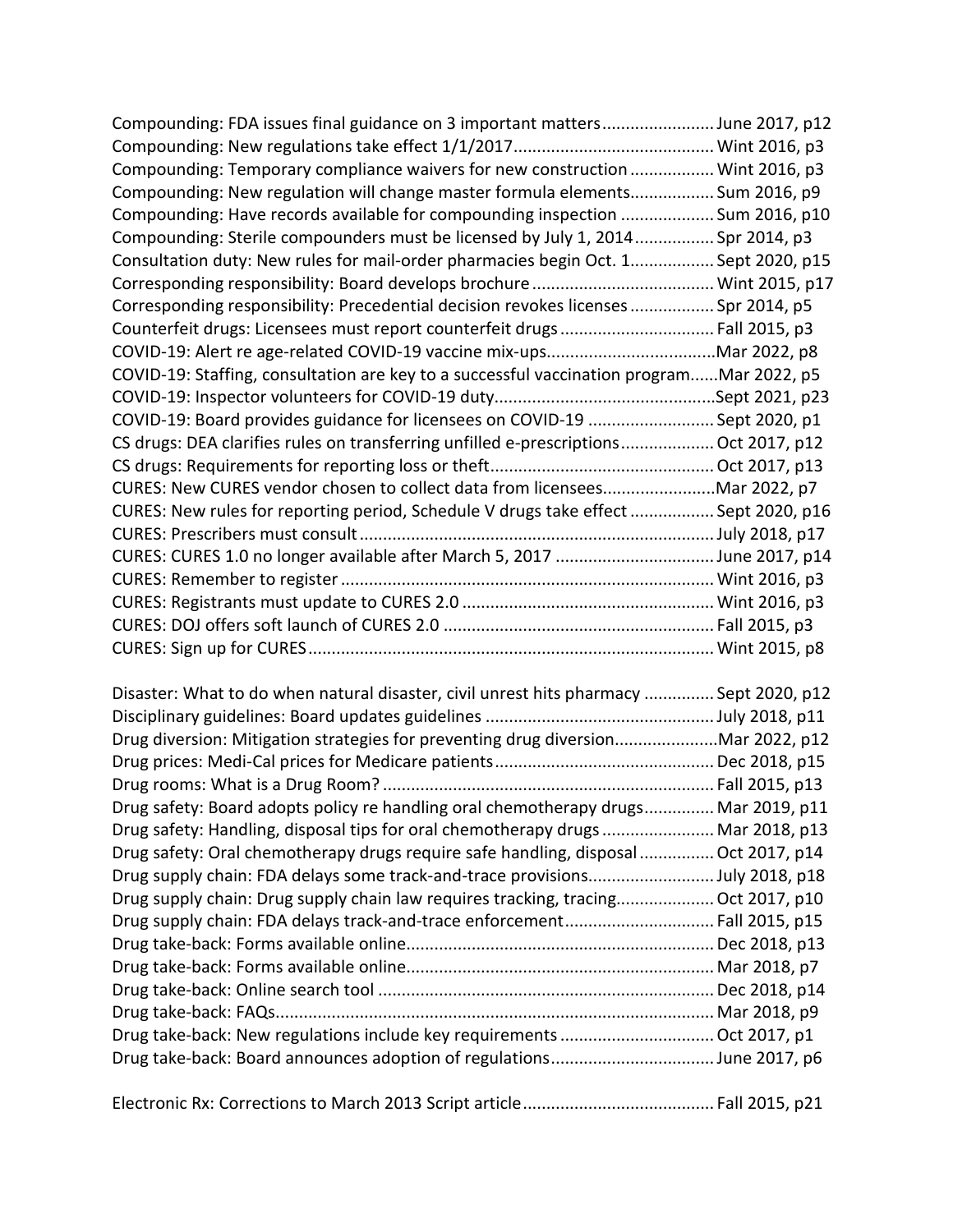| Email: Owners of multiple facilities must forward alerts to each facility Mar 2019, p10 |  |
|-----------------------------------------------------------------------------------------|--|
| Email: New law requires certain licensees to provide email address  June 2017, p8       |  |
| Email: New law requires licensees to register email beginning 7/1/2017  Wint 2016, p3   |  |
|                                                                                         |  |
| E-pedigree: Federal law preempts California e-pedigree requirements Spr 2014, p4        |  |
| E-prescribing: E-prescribing law takes effect January 1, 2022Sept 2021, p1              |  |
| E-prescribing: Script, FAQs can answer e-prescribing questionsMar 2022, p10             |  |
|                                                                                         |  |
|                                                                                         |  |
|                                                                                         |  |
| Executive officer: Authority for nonsubstantive regulatory changes Oct 2017, p8         |  |

HIV PrEP/PEP: Board sets training requirements to furnish HIV PrEP/PEP............ Sept 2020, p15

| Immunizations: Reporting to California Immunization Registry (CAIR)  Mar 2018, p11 |               |
|------------------------------------------------------------------------------------|---------------|
| Immunizations: New regulation allows RPHs to administer vaccines Wint 2016, p5     |               |
| Immunizations: Store vaccines properly to prevent serious errors  Wint 2016, p6    |               |
| Inspections: Resources available to prepare pharmacies for inspectionMar 2022, p15 |               |
| Inspections: Top inspection violations, corrections in 2020/21Sept 2021, p19       |               |
|                                                                                    | Sept 2020, p6 |
|                                                                                    |               |
| Inspections: List of records to have ready for pharmacy inspections June 2017, p13 |               |
| Inspections: Top inspection violations, corrections in 2020/21Sept 2021, p19       |               |
|                                                                                    |               |
|                                                                                    |               |
|                                                                                    |               |
|                                                                                    | .Dec 2018, p8 |
|                                                                                    |               |

| Licensing: Facilities with PHY license can renew, pay onlineSept 2021, p21           |  |
|--------------------------------------------------------------------------------------|--|
| Licensing: DUI, convictions can affect your Board of Pharmacy licenseSept 2021, p19  |  |
|                                                                                      |  |
| Licensing: Grads starting residencies should apply for exam ASAP  Mar 2019, p9       |  |
| Licensing: SB 351 gives hospitals flexibility for satellite pharmacies  Mar 2018, p5 |  |
| Licensing: Verify licenses when hiring pharmacists, technicians  Mar 2018, p14       |  |

| MAT: Board adopts policy statement for pharmacists providing MAT Mar 2019, p10    |  |
|-----------------------------------------------------------------------------------|--|
|                                                                                   |  |
| Medi-Cal: AB 1114 sets stage for reimbursement for SB 493 services  Wint 2016, p6 |  |
|                                                                                   |  |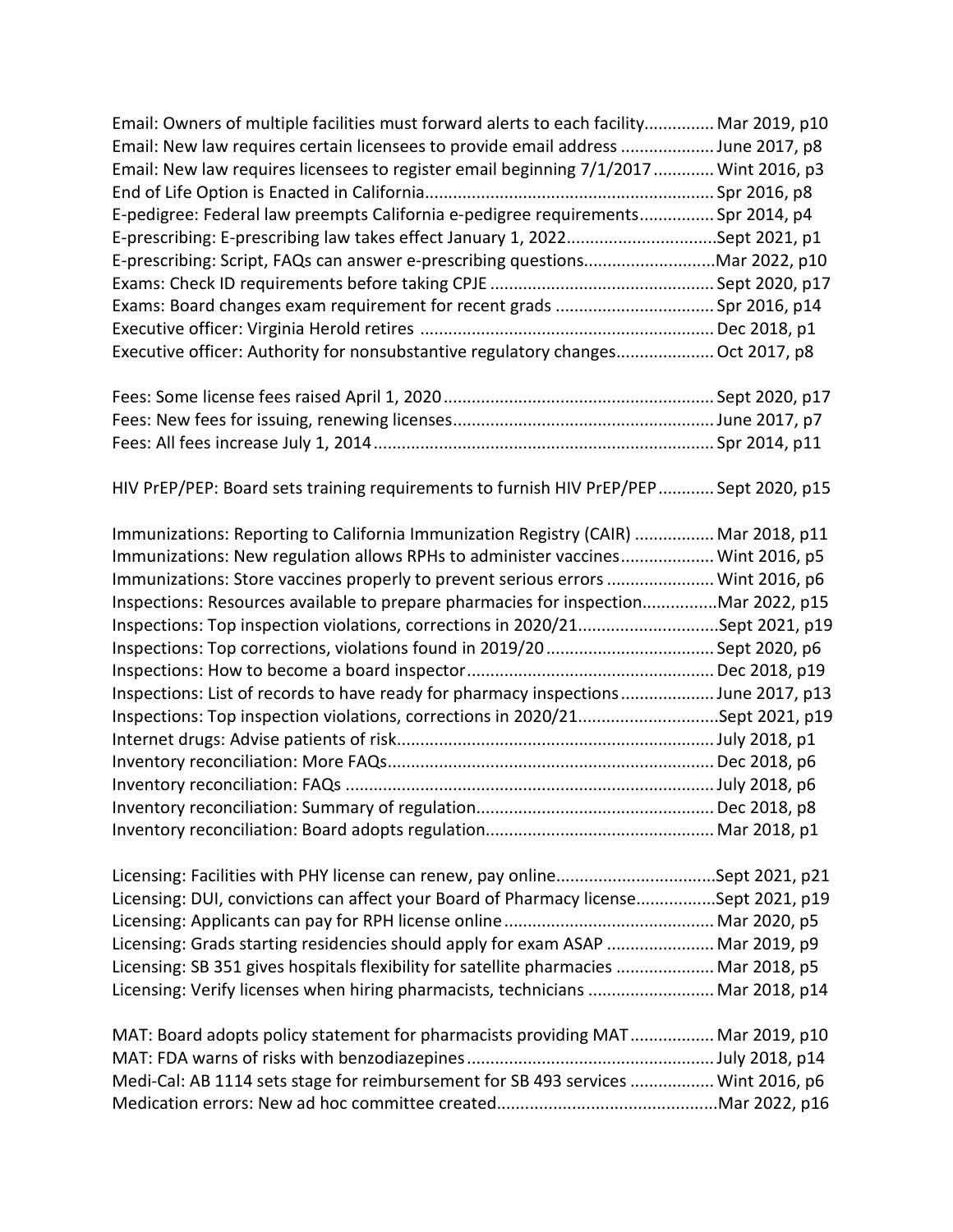| Medication errors: Top reason for citations issued by Board  Mar 2020, p4             |  |
|---------------------------------------------------------------------------------------|--|
|                                                                                       |  |
| Medication errors: Report settlements/arbitration awards July 2018, p5                |  |
|                                                                                       |  |
| Medication errors: Medication error reporting requirement  Fall 2015, p6              |  |
| Naloxone: AB 2760 requires prescribers to offer naloxone with opioids  Mar 2019, p7   |  |
|                                                                                       |  |
|                                                                                       |  |
|                                                                                       |  |
| Naloxone: Protocol enables pharmacists to furnish naloxone Sum 2016, p4               |  |
|                                                                                       |  |
| Naloxone: Board approves emergency regulation for furnishing  Fall 2015, p11          |  |
| NRT: Nicotine replacement therapy now available without Rx  Spr 2016, p12             |  |
| Nonprescription diabetes test devices: AB 602 targets sales of,  Oct 2017, p9         |  |
| Notice to consumers: Regulation lists specific requirements  Sum 2016, p5             |  |
|                                                                                       |  |
| Outsourcing: Applications available online, must be renewed annually  June 2017, p7   |  |
| Outsourcing: Board authorized to license outsourcing facilities Wint 2016, p4         |  |
|                                                                                       |  |
| Pharmacy technicians: Board seeks input from pharmacy techniciansMar 2022, p15        |  |
| Pharmacy technicians: Online license renewal is now available Mar 2019, p8            |  |
| Pharmacy technicians: New email address for processing licenses Dec 2018, p15         |  |
| Pharmacy technicians: New law expands pathway to licensureJune 2017, p8               |  |
|                                                                                       |  |
| Pharmacy technicians: Application video is available on board website Spr 2016, p7    |  |
|                                                                                       |  |
| Recalls: Report compounding/outsourcing recalls, adverse drug reactions Mar 2020, p6  |  |
| Rx forms: Transition set for new security form requirements  Sept 2020, p16           |  |
| Rx forms: AB 1753 requires new security forms with serialized number  Mar 2019, p2    |  |
| Rx forms: FAQs regarding new security rules required under AB 1753  Mar 2019, p3      |  |
| Rx forms: Must contain security features for controlled substances Mar 2018, p5       |  |
| Rx forms: Security features required for Medi-Cal and CS drugsJune 2017, p15          |  |
|                                                                                       |  |
| Rx labels: SB 1109 requires warning notice on opioid labels, containers  Mar 2019, p7 |  |
|                                                                                       |  |
| Rx labels: New regulation for generic prescriptions takes effectJune 2017, p6         |  |
|                                                                                       |  |
| Rx labels: AB 1136 requires warnings about impaired driving Spr 2014, p7              |  |